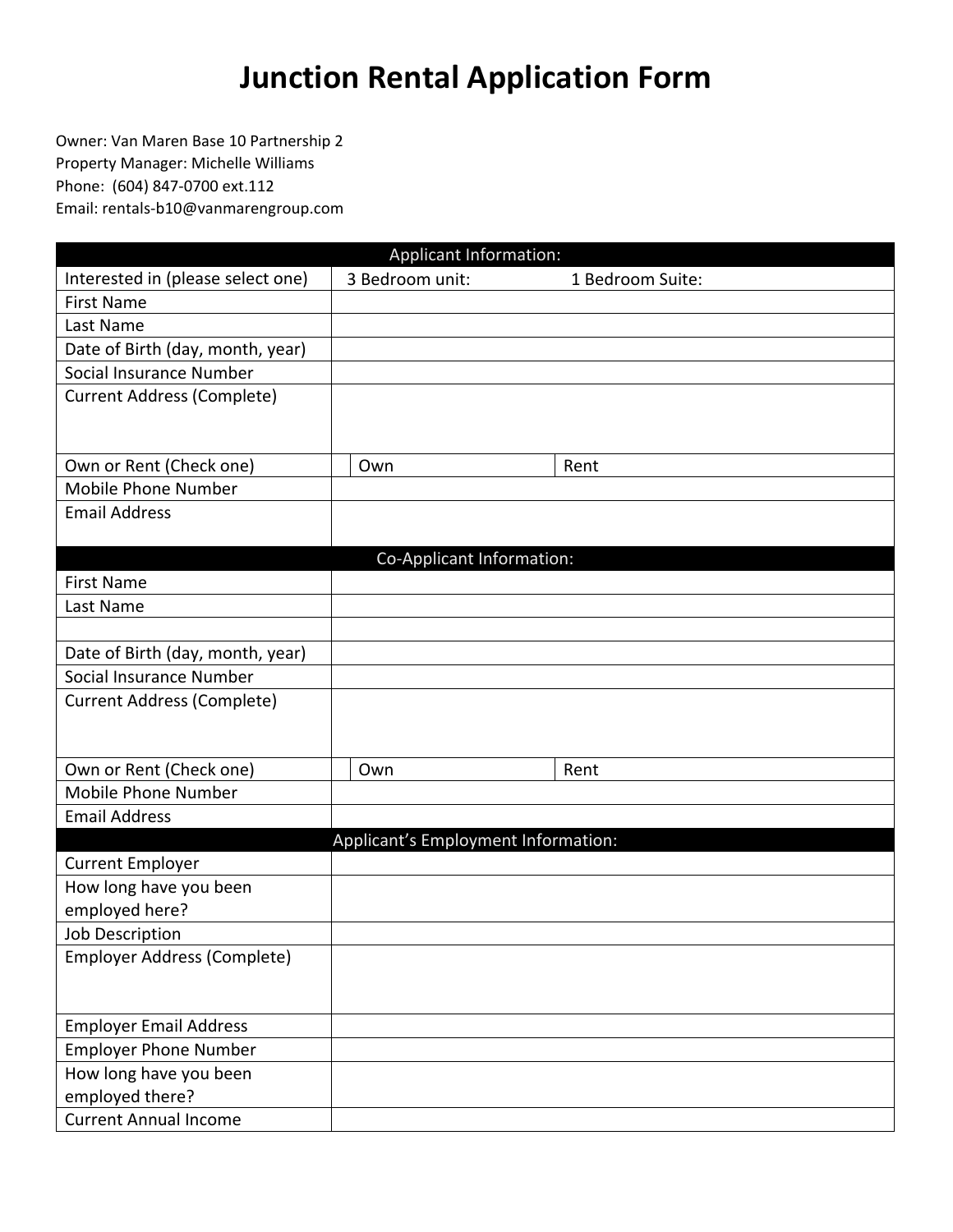| <b>Current Employer</b><br>How long have you been<br>employed here?<br>Job Description<br><b>Employer Address (Complete)</b><br><b>Employer Email Address</b><br><b>Employer Phone Number</b><br>How long have you been<br>employed there?<br><b>Current Annual Income</b><br>References (3 minimum)<br>Reference #1 Name<br>Reference #1 Phone #<br>Reference #1 Email Address<br>Your relationship to Reference #1<br>Reference 2<br>Reference #2 Name<br>Reference #2 Phone #<br>Reference #2 Email Address<br>Your relationship to Reference #2<br>Reference 3<br>Reference #3 Name<br>Reference #3 Phone #<br>Reference #3 Email Address<br>Your relationship to Reference #3<br>I hereby authorize the person or firm to whom this application is submitted to obtain such references or other<br>information as may be deemed necessary in connection with the establishment and maintenance of credit account or for<br>any other direct business requirement<br>This consent is given persistent to chapter 78, section 12 of the credit reporting act RSBC. 1979<br><b>Signature of Applicant</b><br>Signature<br>Date Signed<br>Signature of Co-Applicant<br>Signature |             | Co-Applicant's Employment Information: |
|-----------------------------------------------------------------------------------------------------------------------------------------------------------------------------------------------------------------------------------------------------------------------------------------------------------------------------------------------------------------------------------------------------------------------------------------------------------------------------------------------------------------------------------------------------------------------------------------------------------------------------------------------------------------------------------------------------------------------------------------------------------------------------------------------------------------------------------------------------------------------------------------------------------------------------------------------------------------------------------------------------------------------------------------------------------------------------------------------------------------------------------------------------------------------------------|-------------|----------------------------------------|
|                                                                                                                                                                                                                                                                                                                                                                                                                                                                                                                                                                                                                                                                                                                                                                                                                                                                                                                                                                                                                                                                                                                                                                                   |             |                                        |
|                                                                                                                                                                                                                                                                                                                                                                                                                                                                                                                                                                                                                                                                                                                                                                                                                                                                                                                                                                                                                                                                                                                                                                                   |             |                                        |
|                                                                                                                                                                                                                                                                                                                                                                                                                                                                                                                                                                                                                                                                                                                                                                                                                                                                                                                                                                                                                                                                                                                                                                                   |             |                                        |
|                                                                                                                                                                                                                                                                                                                                                                                                                                                                                                                                                                                                                                                                                                                                                                                                                                                                                                                                                                                                                                                                                                                                                                                   |             |                                        |
|                                                                                                                                                                                                                                                                                                                                                                                                                                                                                                                                                                                                                                                                                                                                                                                                                                                                                                                                                                                                                                                                                                                                                                                   |             |                                        |
|                                                                                                                                                                                                                                                                                                                                                                                                                                                                                                                                                                                                                                                                                                                                                                                                                                                                                                                                                                                                                                                                                                                                                                                   |             |                                        |
|                                                                                                                                                                                                                                                                                                                                                                                                                                                                                                                                                                                                                                                                                                                                                                                                                                                                                                                                                                                                                                                                                                                                                                                   |             |                                        |
|                                                                                                                                                                                                                                                                                                                                                                                                                                                                                                                                                                                                                                                                                                                                                                                                                                                                                                                                                                                                                                                                                                                                                                                   |             |                                        |
|                                                                                                                                                                                                                                                                                                                                                                                                                                                                                                                                                                                                                                                                                                                                                                                                                                                                                                                                                                                                                                                                                                                                                                                   |             |                                        |
|                                                                                                                                                                                                                                                                                                                                                                                                                                                                                                                                                                                                                                                                                                                                                                                                                                                                                                                                                                                                                                                                                                                                                                                   |             |                                        |
|                                                                                                                                                                                                                                                                                                                                                                                                                                                                                                                                                                                                                                                                                                                                                                                                                                                                                                                                                                                                                                                                                                                                                                                   |             |                                        |
|                                                                                                                                                                                                                                                                                                                                                                                                                                                                                                                                                                                                                                                                                                                                                                                                                                                                                                                                                                                                                                                                                                                                                                                   |             |                                        |
|                                                                                                                                                                                                                                                                                                                                                                                                                                                                                                                                                                                                                                                                                                                                                                                                                                                                                                                                                                                                                                                                                                                                                                                   |             |                                        |
|                                                                                                                                                                                                                                                                                                                                                                                                                                                                                                                                                                                                                                                                                                                                                                                                                                                                                                                                                                                                                                                                                                                                                                                   |             |                                        |
|                                                                                                                                                                                                                                                                                                                                                                                                                                                                                                                                                                                                                                                                                                                                                                                                                                                                                                                                                                                                                                                                                                                                                                                   |             |                                        |
|                                                                                                                                                                                                                                                                                                                                                                                                                                                                                                                                                                                                                                                                                                                                                                                                                                                                                                                                                                                                                                                                                                                                                                                   |             |                                        |
|                                                                                                                                                                                                                                                                                                                                                                                                                                                                                                                                                                                                                                                                                                                                                                                                                                                                                                                                                                                                                                                                                                                                                                                   |             |                                        |
|                                                                                                                                                                                                                                                                                                                                                                                                                                                                                                                                                                                                                                                                                                                                                                                                                                                                                                                                                                                                                                                                                                                                                                                   |             |                                        |
|                                                                                                                                                                                                                                                                                                                                                                                                                                                                                                                                                                                                                                                                                                                                                                                                                                                                                                                                                                                                                                                                                                                                                                                   |             |                                        |
|                                                                                                                                                                                                                                                                                                                                                                                                                                                                                                                                                                                                                                                                                                                                                                                                                                                                                                                                                                                                                                                                                                                                                                                   |             |                                        |
|                                                                                                                                                                                                                                                                                                                                                                                                                                                                                                                                                                                                                                                                                                                                                                                                                                                                                                                                                                                                                                                                                                                                                                                   |             |                                        |
|                                                                                                                                                                                                                                                                                                                                                                                                                                                                                                                                                                                                                                                                                                                                                                                                                                                                                                                                                                                                                                                                                                                                                                                   |             |                                        |
|                                                                                                                                                                                                                                                                                                                                                                                                                                                                                                                                                                                                                                                                                                                                                                                                                                                                                                                                                                                                                                                                                                                                                                                   |             |                                        |
|                                                                                                                                                                                                                                                                                                                                                                                                                                                                                                                                                                                                                                                                                                                                                                                                                                                                                                                                                                                                                                                                                                                                                                                   |             |                                        |
|                                                                                                                                                                                                                                                                                                                                                                                                                                                                                                                                                                                                                                                                                                                                                                                                                                                                                                                                                                                                                                                                                                                                                                                   |             |                                        |
|                                                                                                                                                                                                                                                                                                                                                                                                                                                                                                                                                                                                                                                                                                                                                                                                                                                                                                                                                                                                                                                                                                                                                                                   |             |                                        |
|                                                                                                                                                                                                                                                                                                                                                                                                                                                                                                                                                                                                                                                                                                                                                                                                                                                                                                                                                                                                                                                                                                                                                                                   |             |                                        |
|                                                                                                                                                                                                                                                                                                                                                                                                                                                                                                                                                                                                                                                                                                                                                                                                                                                                                                                                                                                                                                                                                                                                                                                   |             |                                        |
|                                                                                                                                                                                                                                                                                                                                                                                                                                                                                                                                                                                                                                                                                                                                                                                                                                                                                                                                                                                                                                                                                                                                                                                   |             |                                        |
|                                                                                                                                                                                                                                                                                                                                                                                                                                                                                                                                                                                                                                                                                                                                                                                                                                                                                                                                                                                                                                                                                                                                                                                   |             |                                        |
|                                                                                                                                                                                                                                                                                                                                                                                                                                                                                                                                                                                                                                                                                                                                                                                                                                                                                                                                                                                                                                                                                                                                                                                   |             |                                        |
|                                                                                                                                                                                                                                                                                                                                                                                                                                                                                                                                                                                                                                                                                                                                                                                                                                                                                                                                                                                                                                                                                                                                                                                   |             |                                        |
|                                                                                                                                                                                                                                                                                                                                                                                                                                                                                                                                                                                                                                                                                                                                                                                                                                                                                                                                                                                                                                                                                                                                                                                   |             |                                        |
|                                                                                                                                                                                                                                                                                                                                                                                                                                                                                                                                                                                                                                                                                                                                                                                                                                                                                                                                                                                                                                                                                                                                                                                   |             |                                        |
|                                                                                                                                                                                                                                                                                                                                                                                                                                                                                                                                                                                                                                                                                                                                                                                                                                                                                                                                                                                                                                                                                                                                                                                   |             |                                        |
|                                                                                                                                                                                                                                                                                                                                                                                                                                                                                                                                                                                                                                                                                                                                                                                                                                                                                                                                                                                                                                                                                                                                                                                   |             |                                        |
|                                                                                                                                                                                                                                                                                                                                                                                                                                                                                                                                                                                                                                                                                                                                                                                                                                                                                                                                                                                                                                                                                                                                                                                   |             |                                        |
|                                                                                                                                                                                                                                                                                                                                                                                                                                                                                                                                                                                                                                                                                                                                                                                                                                                                                                                                                                                                                                                                                                                                                                                   |             |                                        |
|                                                                                                                                                                                                                                                                                                                                                                                                                                                                                                                                                                                                                                                                                                                                                                                                                                                                                                                                                                                                                                                                                                                                                                                   |             |                                        |
|                                                                                                                                                                                                                                                                                                                                                                                                                                                                                                                                                                                                                                                                                                                                                                                                                                                                                                                                                                                                                                                                                                                                                                                   | Date Signed |                                        |